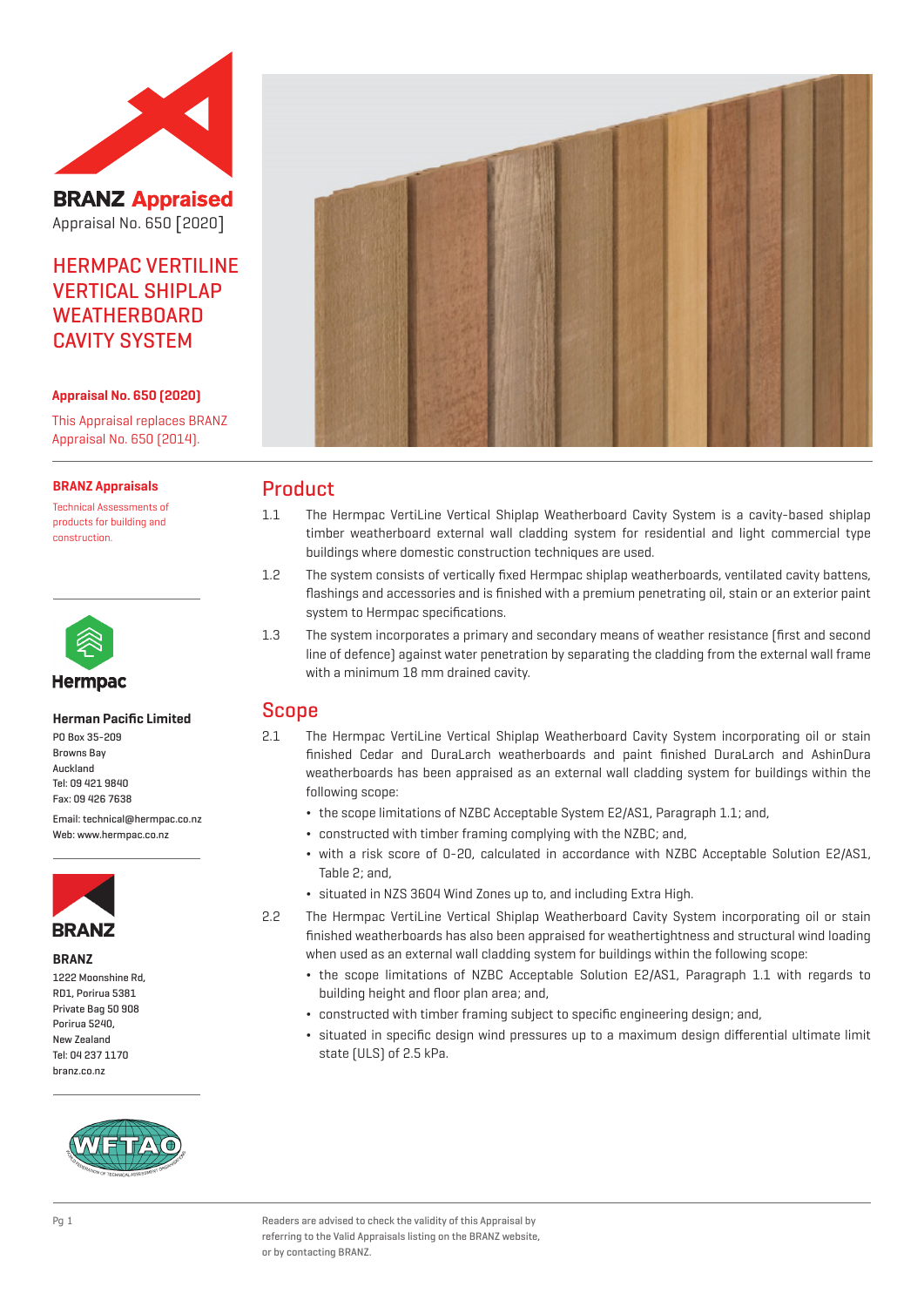

- 2.3 The Hermpac VertiLine Vertical Shiplap Weatherboard Cavity System incorporating paint finished cedar weatherboards has been appraised as an external wall cladding system for buildings within the following scope:
	- ¬ the scope limitations of NZBC Acceptable System E2/AS1, Paragraph 1.1; and,
	- ¬ constructed with timber framing complying with the NZBC; and,
	- ¬ with a risk score of 0-20, calculated in accordance with NZBC Acceptable Solution E2/AS1, Table 2; and,
	- ¬ situated in NZS 3604 Wind Zones up to, and including Medium when dwangs or structural Vertibat cavity battens are at maximum 480 mm centres, and NZS 3604 Wind Zones up to, and including Very High when dwangs or structural Vertibat cavity battens are at maximum 400 mm centres.
- 2.4 The Hermpac VertiLine Vertical Shiplap Weatherboard Cavity System must only be installed vertically on vertical, flat surfaces.
- 2.5 The Hermpac VertiLine Vertical Shiplap Weatherboard Cavity System is appraised for use with aluminium window and door joinery that is installed with vertical jambs and horizontal heads and sills. (The Appraisal of the Hermpac VertiLine Vertical Shiplap Weatherboard Cavity System relies on the joinery meeting the requirements of NZS 4211 for the relevant Wind Zone or wind pressure.)

# Building Regulations

### **New Zealand Building Code (NZBC)**

3.1 In the opinion of BRANZ, the Hermpac VertiLine Vertical Shiplap Weatherboard Cavity System, if designed, used, installed and maintained in accordance with the statements and conditions of this Appraisal, will meet the following provisions of the NZBC:

**Clause B1 STRUCTURE:** Performance B1.3.1, B1.3.2 and B1.3.4 for the relevant physical conditions of B1.3.3 being self-weight, wind, impact and creep [i.e. B1.3.3 (a), (h), (j) and (q)]. The Hermpac VertiLine Vertical Shiplap Weatherboard Cavity System meets these requirements. See Paragraphs 9.1 - 9.5.

**Clause B2 DURABILITY:** Performance B2.3.1 (b), 15 years and B2.3.2. The Hermpac VertiLine Vertical Shiplap Weatherboard Cavity System meets these requirements. See Paragraphs 10.1 and 10.2.

**Clause E2 EXTERNAL MOISTURE:** Performance E2.3.2. The Hermpac VertiLine Vertical Shiplap Weatherboard Cavity System meets this requirement. See Paragraphs 14.1 - 14.5.

**Clause F2 HAZARDOUS BUILDING MATERIALS:** Performance F2.3.1. The Hermpac VertiLine Vertical Shiplap Weatherboard Cavity System meets this requirement and will not present a health hazard to people.

# Technical Specification

4.1 System components and accessories supplied by Hermpac are as follows:

#### **Hermpac Shiplap Weatherboards**

- ¬ Hermpac shiplap weatherboards are manufactured from Canadian Coastal Western Red Cedar. Selected weatherboards are also manufactured from DuraLarch (Siberian Larch heartwood) and AshinDura (Western Hemlock).
- ¬ The weatherboard lap and rebate profiles are in accordance with NZS 3617 and BRANZ Bulletin 411. The weatherboards are minimum 18.5 mm thick, and are available in a range of widths and face profiles. They are supplied in random lengths. Lengths outside of the general specification may be available by special contract.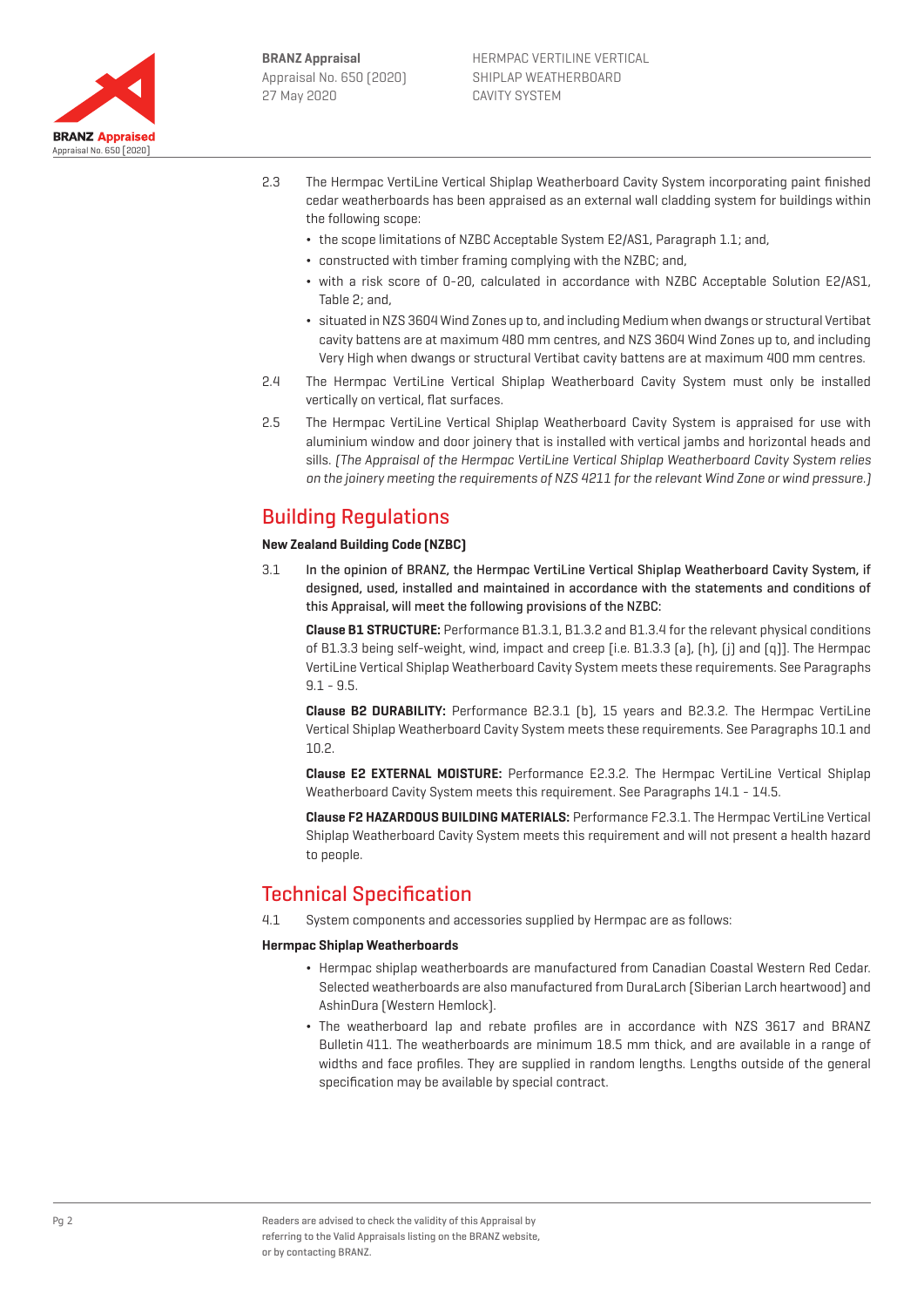

¬ Cedar and DuraLarch weatherboards are supplied unfinished for site finishing with oil, stain or paint prior to installation, or prefinished using the flood coat application method by Machinecoat NZ Limited. AshinDura weatherboards are treated to Hazard Class H3.1 and must be paint finished only. They are supplied primed, or prefinished by Machinecoat NZ Limited. Refer to the Appraisals listing on the BRANZ website for details of the Herman Pacific shiplap weatherboard profiles covered by this Appraisal. (Note: This Appraisal is only valid when weatherboards with profiles as listed are supplied by Hermpac.)

#### **Accessories**

- ¬ Hermpac external corner mouldings 40 x 40 mm, 42 x 42 mm and the Hermpac 'Smart Corner' series of profiled external corner moulds supplied in lengths 1.8 m and longer.
- ¬ Hermpac internal corner mouldings 18.5 x 18.5 mm through to 39 x 39 mm and the Hermpac 'Smart Corner' series, supplied in 1.8 m and longer.
- ¬ Hermpac cover boards 18 mm thick boards in widths of 69 and 90 mm. The cover boards are supplied in lengths 1.8 m and longer.
- $\cdot$  Hermpac eaves moulding 40 x 27 mm, 26 x 15 mm and 30 x 18 mm bevelled profile, supplied in 1.8 m and longer.

(Note: All timber accessories are manufactured from Canadian Coastal Western Red Cedar or Siberian Larch heartwood.)

- ¬ Hermpac J Mould Flashing an optional extruded aluminium J-shaped flashing to cap the ends of the weatherboards at window and door jambs. The J Mould is available 20 and 29.5 mm wide with a 70 mm return and is supplied in 2.4 and 3.0 m lengths.
- ¬ Hermpac aluminium cavity closure an extruded aluminium cavity closure available 20 and 40 mm wide. The cavity closure is supplied in 2.4 and 3.0 m lengths.
- $\bullet$  Vertibat cavity battens 45 x 20 mm (V1), 45 x 40 mm (V3), 45 x 45 mm (V5), 70 x 20 mm (V2), 70 x 40 mm (V4) or 70 x 45 mm (V6) Radiata pine battens treated to Hazard Class H3.1 or H3.2. 45 x 20 mm (V1) battens are also available as Western Red Cedar. The top and bottom edges are bevelled with a slope. The front and back face of the batten is grooved with 20 mm wide x 5 mm deep rebates at 100 mm centres. The grooves are offset on each face.
- ¬ Vertibat cavity batten fixings (for 40 or 45 mm thick battens when fixed to studs only) 12 gauge x 65 mm long Grade 304 or 316 stainless steel screws (for 40 mm battens) and 12 gauge x 75 mm long Grade 304 or 316 stainless steel screws (for 45 mm battens).
- Hermpac oil or stain finished shiplap weatherboard fixings (for Vertibat and Cavibat battens fixed to dwangs) - silicon bronze, Grade 304 or Grade 316 stainless steel annular grooved Hermpac Crown Head, Rose Head or Flat Head nails. The nail shank must be minimum 3.15 mm diameter and the length must allow minimum 30 mm penetration of the wall frame.
- Hermpac oil or stain finished shiplap weatherboard fixings (for 40 or 45 mm Vertibat battens fixed to studs only) - silicon bronze, Grade 304 or Grade 316 stainless steel annular grooved Hermpac Crown Head, Rose Head or Flat Head nails. The nail shank must be minimum 2.8 mm diameter and the length must allow minimum 30 mm penetration of the Vertibat batten.
- ¬ Hermpac paint finished shiplap weatherboard fixings (for Vertibat and Cavibat battens fixed to dwangs) - Grade 316 stainless steel annular grooved jolt head nails. The nail shank must be minimum 3.15 mm diameter and the length must allow minimum 30 mm penetration (for DuraLarch and AshinDura) or minimum 35 mm penetration of the wall frame (for Cedar).
- ¬ Hermpac paint finished shiplap weatherboard fixings (for 40 or 45 mm Vertibat battens fixed to studs only) - Grade 316 stainless steel annular grooved jolt head nails. The nail shank must be minimum 3.15 mm diameter and the length must allow minimum 30 mm penetration (for DuraLarch and AshinDura) or minimum 35 mm penetration of the Vertibat cavity batten (for Cedar).
- $\cdot$  Hermpac clinch nails 27 x 2.0, 40 x 2.0 or 50 x 2.0 mm Grade 316 stainless steel annular grooved nails with an off-set flat head.
- $\cdot$  Hermpac cover board fixings 50 x 2.8 mm silicon bronze, Grade 304 or Grade 316 stainless steel annular grooved Hermpac Crown Head, Rose Head or Flat Head nails.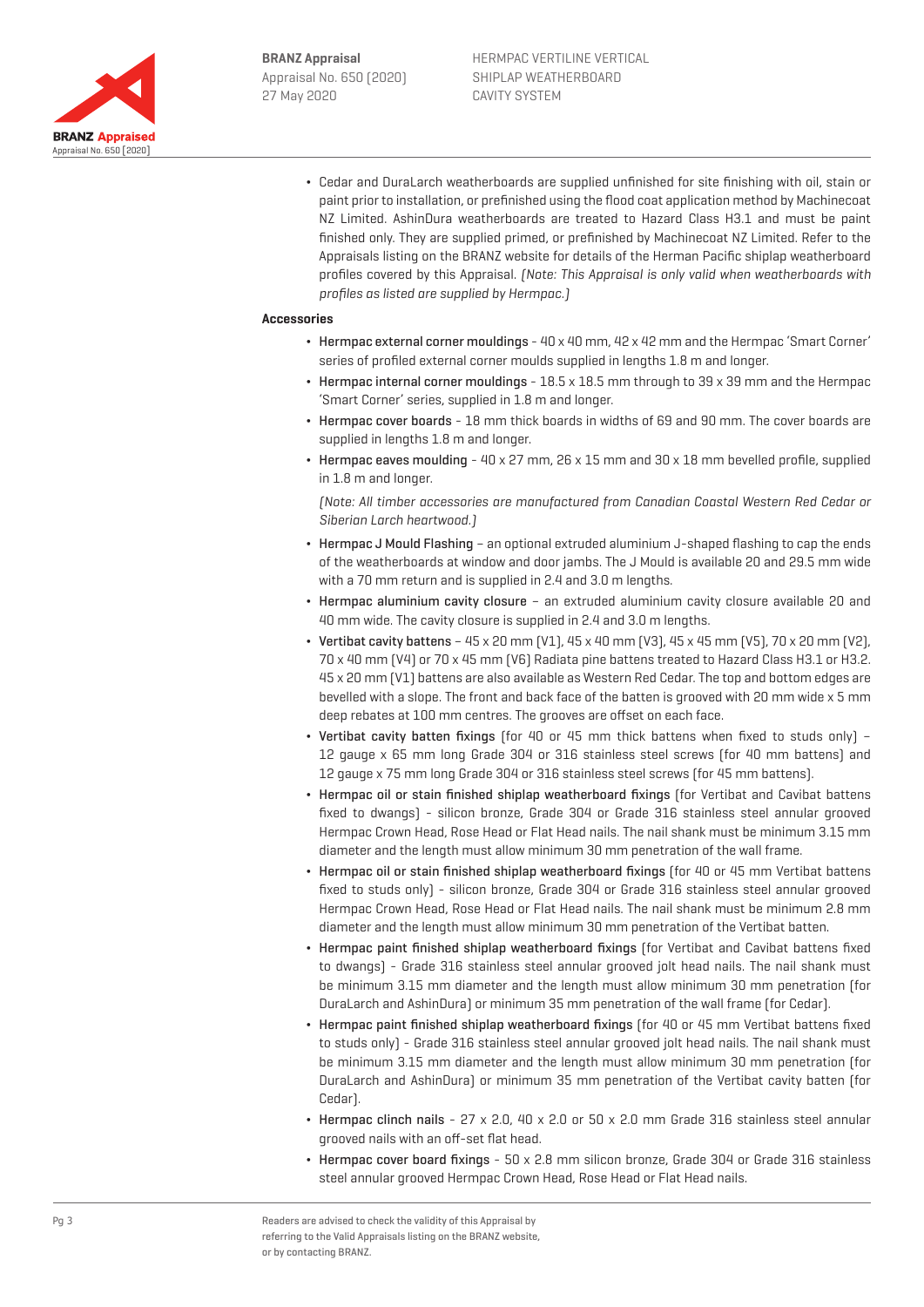

- 4.2 Accessories used with the Hermpac VertiLine Vertical Shiplap Weatherboard Cavity System which are supplied by the building contractor are:
	- ¬ Flexible wall underlay building paper complying with NZBC Acceptable Solution E2/AS1, Table 23, or breather-type membranes covered by a valid BRANZ Appraisal for use as wall underlays.
	- ¬ Flexible wall underlay support polypropylene strap, 75 mm galvanised mesh, galvanised wire, or additional vertical battens for securing the flexible wall underlay in place and preventing bulging of the bulk insulation into the drainage cavity. (Note: mesh and wire galvanising must comply with AS/NZS 4534.)
	- ¬ Rigid wall underlay Plywood or fibre cement sheet complying with NZBC Acceptable Solution E2/AS1, Table 23, or rigid sheathing covered by a valid BRANZ Appraisal for use as rigid air barrier systems.
	- ¬ Flexible sill and jamb flashing tape flexible flashing tapes complying with NZBC Acceptable Solution E2/AS1, Paragraph 4.3.11, or flexible flashing tapes covered by a valid BRANZ Appraisal for use around window and door joinery openings.
	- ¬ Window and door trim cavity air seal air seals complying with NZBC Acceptable Solution E2/AS1, Paragraph 9.1.6, or self-expanding, moisture cure polyurethane foam air seals covered by a valid BRANZ Appraisal suitable for use around window, door and other wall penetration openings.
	- ¬ Cavibat cavity battens manufactured from extruded polypropylene. The battens are cut after extruding to a finished size of approximately 45 mm wide by 18 mm thick. The battens are coloured green and are supplied in 1,200 mm long lengths. Cavibat cavity battens are covered by BRANZ Appraisal No. 524 (2012).
	- ¬ Cavibat fixings 40 x 2.5 mm flat head hot-dip galvanised nails or stainless steel finishing brads used to temporarily fix the battens in place until the cladding is installed.
	- ¬ Vertibat cavity batten fixings (20 mm thick batten) 40 x 2.5 mm flat head hot-dipped galvanised nails or 50 x 2.87 mm hot-dipped galvanised gun nails to temporarily fix the battens in place prior to installation of the cladding.
	- ¬ Vertibat cavity batten fixings (40 or 45 mm thick battens when fixed to dwangs) 60 x 2.8 mm flat head hot-dipped galvanised nails or 60 x 2.87 mm hot-dipped galvanised gun nails to temporarily fix the battens in place prior to installation of the cladding.
	- ¬ Cavity closure strip uPVC, aluminium or stainless steel, punched with 3-5 mm diameter holes or slots complying with NZBC Acceptable Solution E2/AS1, Paragraph 9.1.8.3.
	- ¬ Flashings including external corner flashing, internal corner flashing, horizontal inter-storey joint flashing, balustrade and parapet saddle flashing, and balustrade and parapet cap flashings. Refer to NZS 3604, Section 4 and NZBC Acceptable Solution E2/AS1, Table 20 and Table 21 for durability and material compatibility requirements.
	- ¬ Aluminium joinery head flashings as supplied by the joinery manufacturer or contractor.
	- ¬ Flexible sealant sealant complying with NZBC Acceptable Solution E2/AS1, or sealant covered by a valid BRANZ Appraisal for use as a weather sealing sealant for exterior use.

## **Finishing System Specification - Oil or Stain Finish**

4.3 Prior to the installation of oil or stain finished weatherboards, the back, face, ends and edges of the Hermpac shiplap weatherboards not supplied prefinished must be sealed with an exterior grade oil or oil-based penetrating stain. At least two coats of an exterior grade quality oil or oilbased penetrating stain must be used over the front face of the Hermpac shiplap weatherboards to protect the weatherboards and give the desired finish colour to the exterior walls. The oil or stain must be recommended for use as a wall cladding oil or stain by the manufacturer and must be applied in accordance with the manufacturer's instructions. Proprietary oil or stain systems have not been assessed, and are therefore outside the scope of this Appraisal. (Note: Hermpac recommends the use of oils and oil-based stains manufactured by Resene and WoodX.)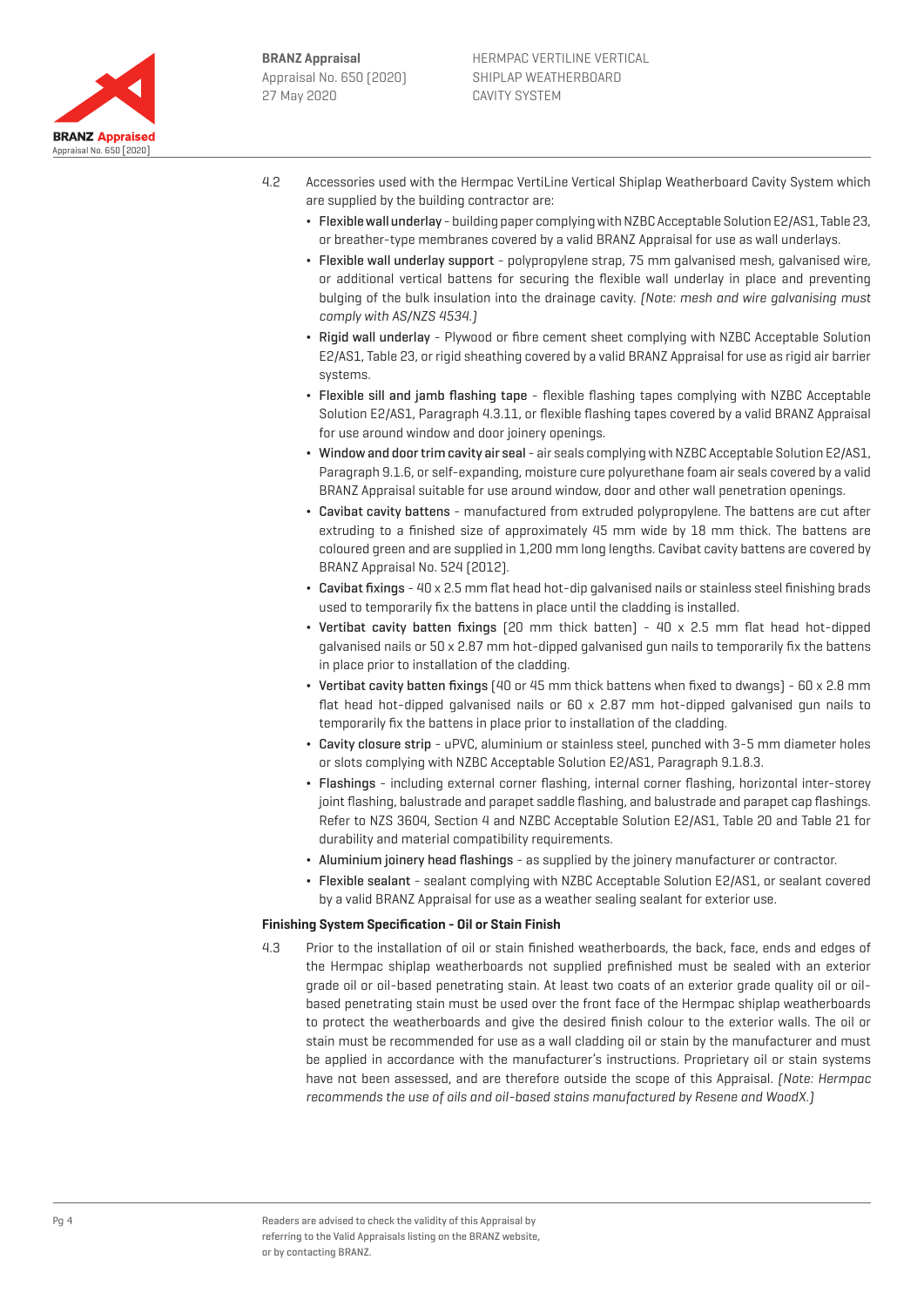

#### **Finishing System Specification – Paint Finish**

4.4 Prior to the installation of paint finished weatherboards that are supplied unprimed, the back, face, ends and edges of the Hermpac shiplap weatherboards must be primed in accordance with the Technical Literature for the relevant timber type. All exposed edges, including top edges at sills and all bottom edges of Hermpac shiplap weatherboards and accessories not supplied prefinished, must be finished with at least two coats of an exterior grade acrylic latex paint complying with any of Parts 7, 8, 9 or 10 of AS 3730 to protect the weatherboards and give the desired finish colour to the exterior walls. The paint must be recommended for use as a wall cladding paint for the selected timber by the manufacturer and must be applied in accordance with the manufacturer's instructions. Proprietary paint systems have not been assessed, and are therefore outside the scope of this Appraisal. (Note: For Hermpac shiplap weatherboards, Hermpac recommends using paint with a colour that has a Light Reflectance Value (LRV) of ≥ 40% for Cedar or AshinDura, or ≥ 45% for DuraLarch.)

# Handling and Storage

- 5.1 Handling and storage of all materials supplied by Hermpac or the building contractor, whether on site or off site, is under the control of the building contractor. Hermpac vertical shiplap weatherboards must be stacked flat and true, clear of the ground by a minimum of 150 mm and supported on dry and clean timber bearers at maximum 900 mm centres. They must be kept dry at all times either by storing within an enclosed building or when stored externally an additional secondary cover to the plastic wrapping is required. Care must be taken to avoid damage to edges, ends and the weatherboard surfaces.
- 5.2 Accessories must be stored so they are kept clean, dry and undamaged. All accessories must be used within the maximum storage period recommended by the manufacturer.

# Technical Literature

6.1 Refer to the Appraisals listing on the BRANZ website for details of the current Technical Literature for the Hermpac VertiLine Vertical Shiplap Weatherboard Cavity System. The Technical Literature must be read in conjunction with this Appraisal. All aspects of design, use, installation and maintenance contained in the Technical Literature and within the scope of this Appraisal must be followed.

# Design Information

## Framing

## **Timber Treatment**

7.1 Timber wall framing behind the Hermpac VertiLine Vertical Shiplap Weatherboard Cavity System must be treated as required by NZBC Acceptable Solution B2/AS1.

## **Timber Framing**

- 7.2 Timber framing must comply with NZS 3604 for buildings or parts of buildings within the scope limitations of NZS 3604. Buildings or parts of buildings outside the scope of NZS 3604 must be to a specific design in accordance with NZS 3603 and AS/NZS 1170. Where specific design is required, the framing must be of at least equivalent stiffness to the framing provisions of NZS 3604. In all cases studs must be at maximum 600 mm centres. Where Vertibat or Cavibat cavity battens are fixed to dwangs, the dwangs must be fitted flush between the studs at maximum 480 mm centres. Where interior linings compliant with NZS 3604 Section 12 are installed directly to the interior face of the wall framing and Vertibat cavity battens are structurally fixed to studs in accordance with Paragraph 17.3 of this Appraisal, dwangs are not required. Refer to NZS 3604 Section 8.5.4 for further information.
- 7.3 Additional framing may be required at soffits, internal and external corners, and window and door openings for the support and fixing of cavity battens and the Hermpac VertiLine Vertical Shiplap Weatherboard Cavity System.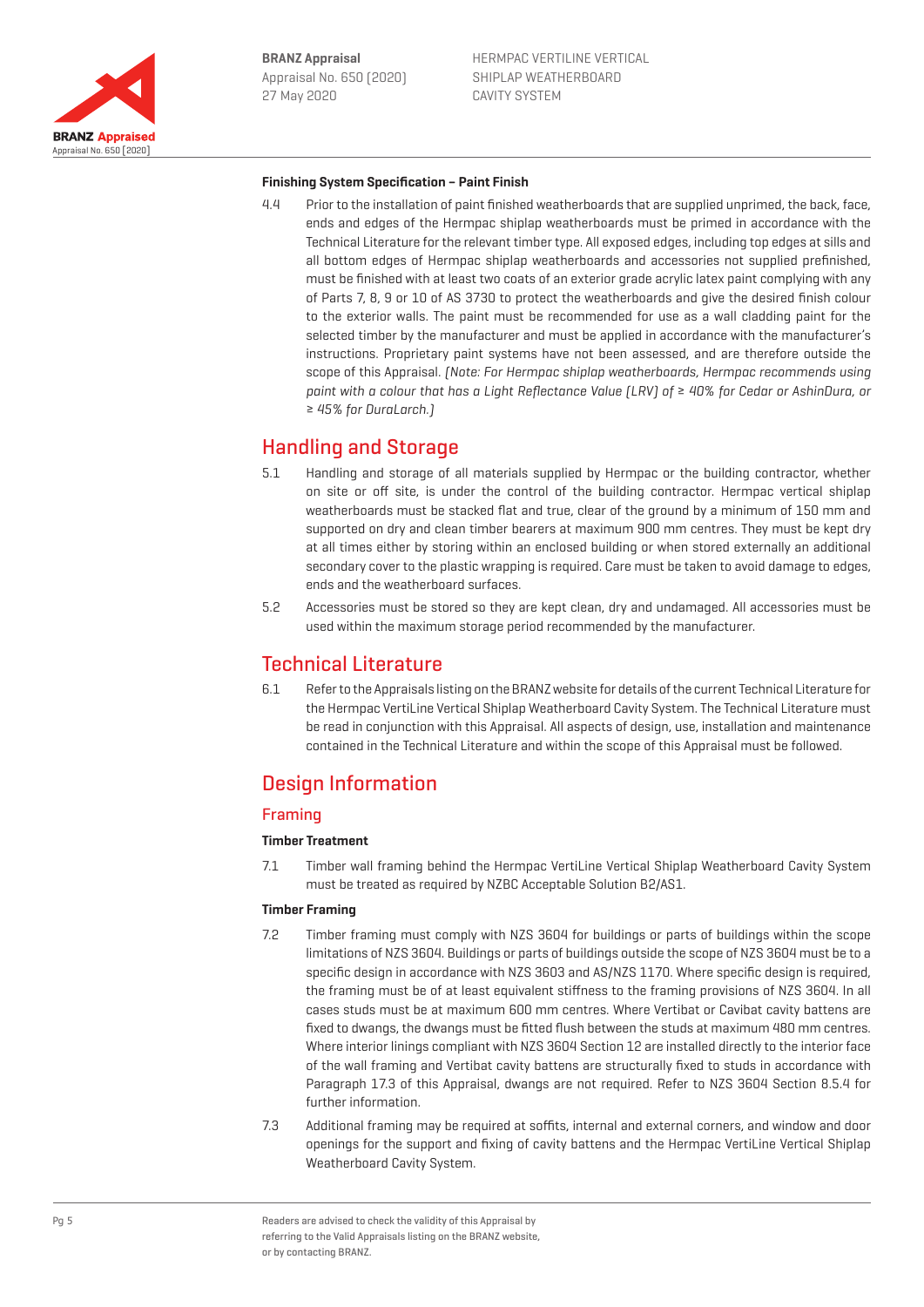

- 7.4 Timber wall framing behind where weatherboards are joined over a cavity batten must be nominal 50 mm thickness (i.e. 45 mm minimum finished thickness).
- 7.5 Timber wall framing must have a maximum moisture content of 24% at the time of the cladding application. (Note: If Hermpac shiplap weatherboards are fixed to framing with a moisture content of greater than 24% problems may occur at a later date due to excessive timber shrinkage.)

## **General**

- 8.1 When the Hermpac VertiLine Vertical Shiplap Weatherboard Cavity System is used for specifically designed buildings up to 2.5 kPa design differential ULS wind pressure, only the weathertightness aspects of the cladding and maximum framing centres are within the scope of this Appraisal. All other aspects of the building need to be specifically designed and are outside the scope of this Appraisal.
- 8.2 Punchings in the cavity vent strip must provide a minimum ventilation opening area of 1,000 mm<sup>2</sup> per lineal metre of wall in accordance with the requirements of NZBC Acceptable System E2/AS1, Paragraph 9.1.8.3 (b). (Note: Vertibat cavity battens can be used to provide vermin proofing at the bottom of the cavity. Cavibat cavity battens do not provide vermin proofing to the bottom of the drained cavity and an additional cavity vent strip must be used.)
- 8.3 The ground clearance to finished floor levels as set out in NZS 3604 must be adhered to at all times. At ground level, paved surfaces, such as footpaths, must be kept clear of the bottom edge of the cladding system by a minimum of 100 mm, and unpaved surfaces by 175 mm in accordance with the requirements of NZBC Acceptable System E2/AS1, Table 18.
- 8.4 At balcony, deck or roof/wall junctions, the bottom edge of the Hermpac VertiLine Vertical Shiplap Weatherboard Cavity System must be kept above the top surface of any adjacent roof flashing by a minimum of 35 mm in accordance with NZBC Acceptable System E2/AS1, Paragraph 9.1.3.
- 8.5 All external walls of buildings must have barriers to airflow in the form of interior linings with all joints stopped for Wind Zones up to and including Very High, and rigid underlays for buildings in the Extra High Wind Zone and specifically designed buildings up to 2.5 kPa design differential ULS wind pressure. Unlined gables and walls must incorporate a rigid sheathing or an air barrier which meets the requirements of NZBC Acceptable Solution E2/AS1, Table 23. For attached garages, wall underlays must be selected in accordance with NZBC Acceptable Solution E2/AS1, Paragraph 9.1.3.4. Where rigid underlays are used, the weatherboard fixing lengths must be increased by a minimum of the thickness of the underlay.
- 8.6 Where the system abuts other cladding systems, designers must detail the junction to meet their own requirements and the performance requirements of the NZBC. Details not included within the Technical Literature have not been assessed and are outside the scope of this Appraisal.

#### **Inter-storey Junctions**

8.7 Inter-storey drained joints must be constructed in accordance with the Technical Literature. Inter-storey drained joints must be provided to limit continuous cavities to the lesser of 2-storeys or 7 m in height, in accordance with the requirements of NZBC Acceptable Solution E2/AS1, Paragraph 9.1.9.4 (b).

## Structure

#### **Mass**

9.1 The mass of the Hermpac VertiLine Vertical Shiplap Weatherboard Cavity System is less than  $30 \text{ kg/m}^2$ . The system is therefore considered a lightweight cladding in terms of NZS 3604.

#### **Impact Resistance**

9.2 The Hermpac VertiLine Vertical Shiplap Weatherboard Cavity System has good resistance to impact loads likely to be encountered in normal residential use. The likelihood of impact damage to the system when used in light commercial situations should be considered at the design stage, and appropriate protection such as the installation of bollards and barriers should be considered for vulnerable areas.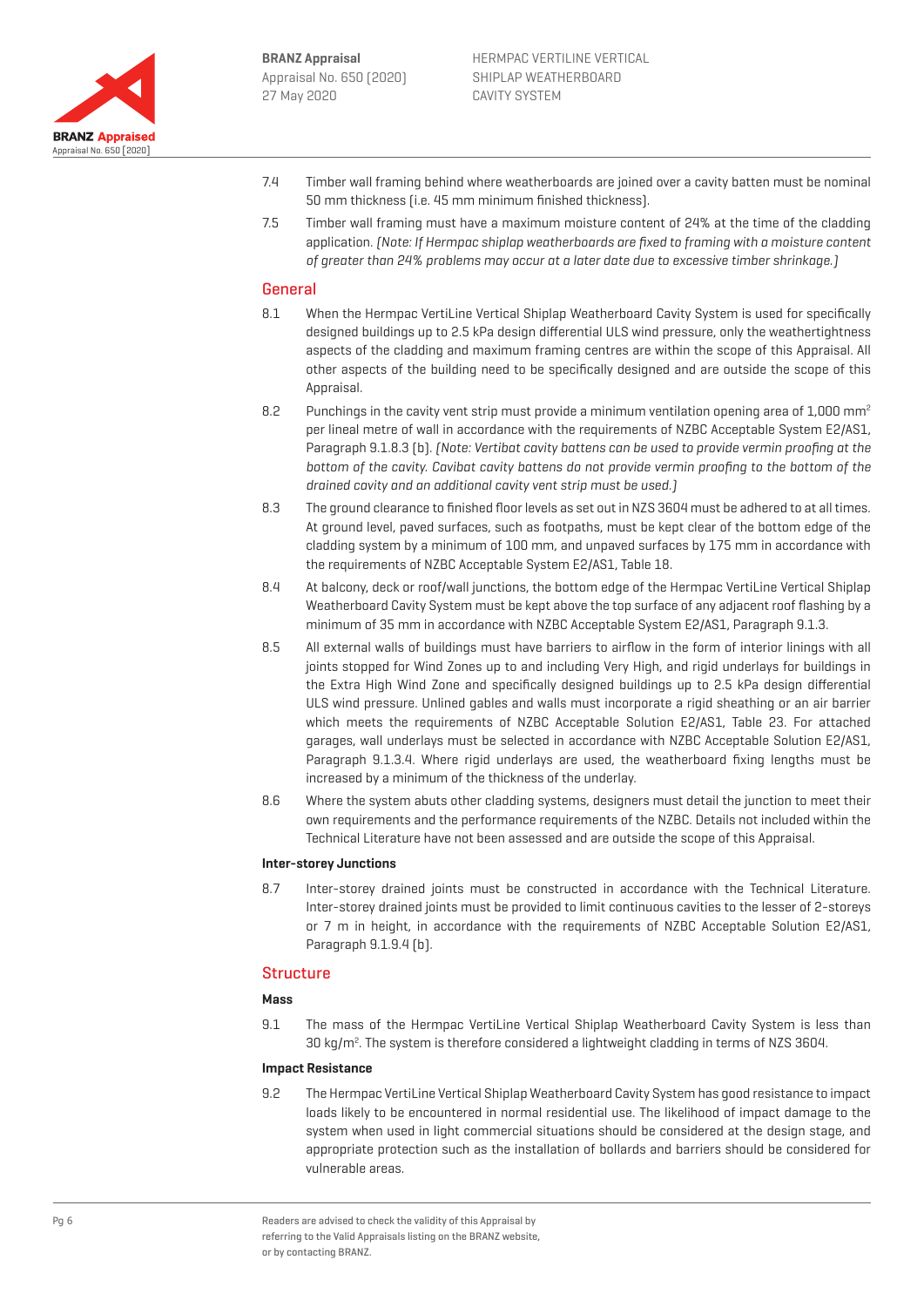

### **Wind Zones**

- 9.3 The Hermpac VertiLine Vertical Shiplap Weatherboard Cavity System incorporating oil or stain finished Cedar or DuraLarch weatherboards is suitable for use in all Wind Zones of NZS 3604, up to and including Extra High where buildings are designed to meet the requirements of NZBC Acceptable System E2/AS1, Paragraph 1.1, or up to 2.5 kPa design differential ULS wind pressure where buildings are specifically designed.
- 9.4 The Hermpac VertiLine Vertical Shiplap Weatherboard Cavity System incorporating paint finished DuraLarch and AshinDura weatherboards is suitable for use in all Wind Zones of NZS 3604, up to and including Extra High where buildings are designed to meet the requirements of NZBC Acceptable System E2/AS1, Paragraph 1.1.
- 9.5 The Hermpac VertiLine Vertical Shiplap Weatherboard Cavity System incorporating paint finished cedar weatherboards is suitable for use in NZS 3604 Wind Zones up to, and including Medium when dwangs or structural Vertibat cavity battens are at maximum 480 mm centres, and NZS 3604 Wind Zones up to, and including Very High when dwangs or structural Vertibat cavity battens are at maximum 400 mm centres.

## **Durability**

## **Serviceable Life**

- 10.1 Hermpac VertiLine Vertical Shiplap Weatherboard Cavity System installations are expected to have a serviceable life of at least 20 years provided the system is maintained in accordance with this Appraisal and the Hermpac shiplap weatherboards are continuously protected by a oil, stain or paint finish. (Note: For oil or stain finished weatherboards, this opinion only covers serviceability with regards to structural and weathertightness performance. It does not cover appearance, which may deteriorate significantly, especially when proper and regular maintenance is not carried out.)
- 10.2 Microclimatic conditions, including geothermal hot spots, industrial contamination and corrosive atmospheres, and contamination from agricultural chemicals or fertilisers can convert mildly corrosive atmosphere into aggressive environments for fasteners. The fixing of weatherboards in areas subject to microclimatic conditions requires specific design in accordance with NZS 3604, Paragraph 4.2.4, and is outside the scope of this Appraisal.

## **Maintenance**

- 11.1 Regular maintenance is essential to ensure the performance requirements of the NZBC are continually met and to ensure the maximum serviceability of the system.
- 11.2 Regular cleaning (at least annually) of the oil, stain or paint coating is required to remove grime, dirt and organic growth, and to maximise the life and appearance of the coating. Grime may be removed by brushing with a soft brush, warm water and detergent.
- 11.3 Recoating of the oil or stain finish will be necessary throughout the life of the cladding system. Recoating must be carried out every 2-3 years or in accordance with the oil or stain manufacturer's instructions. Recoating will be required more frequently on exposed northern and western facing walls. When recoating, care must be taken to ensure bottom edges and shiplap edges are well covered and penetrated with the oil or stain.
- 11.4 Recoating of the paint finish will be necessary throughout the life of the cladding system. Repainting must be carried out every 7-10 years or in accordance with the paint manufacturer's instructions. When repainting, care must be taken to ensure bottom edges and shiplap edges are well covered with the paint.
- 11.5 Annual inspections must be made to ensure that all aspects of the cladding system, including flashings and joints remain in a weatherproof condition. Any damaged areas or areas showing signs of deterioration, which would allow water ingress must be repaired immediately. Sealant, oil, stain or paint coatings, flashings or the weatherboards must be repaired in accordance with the relevant manufacturer's instructions.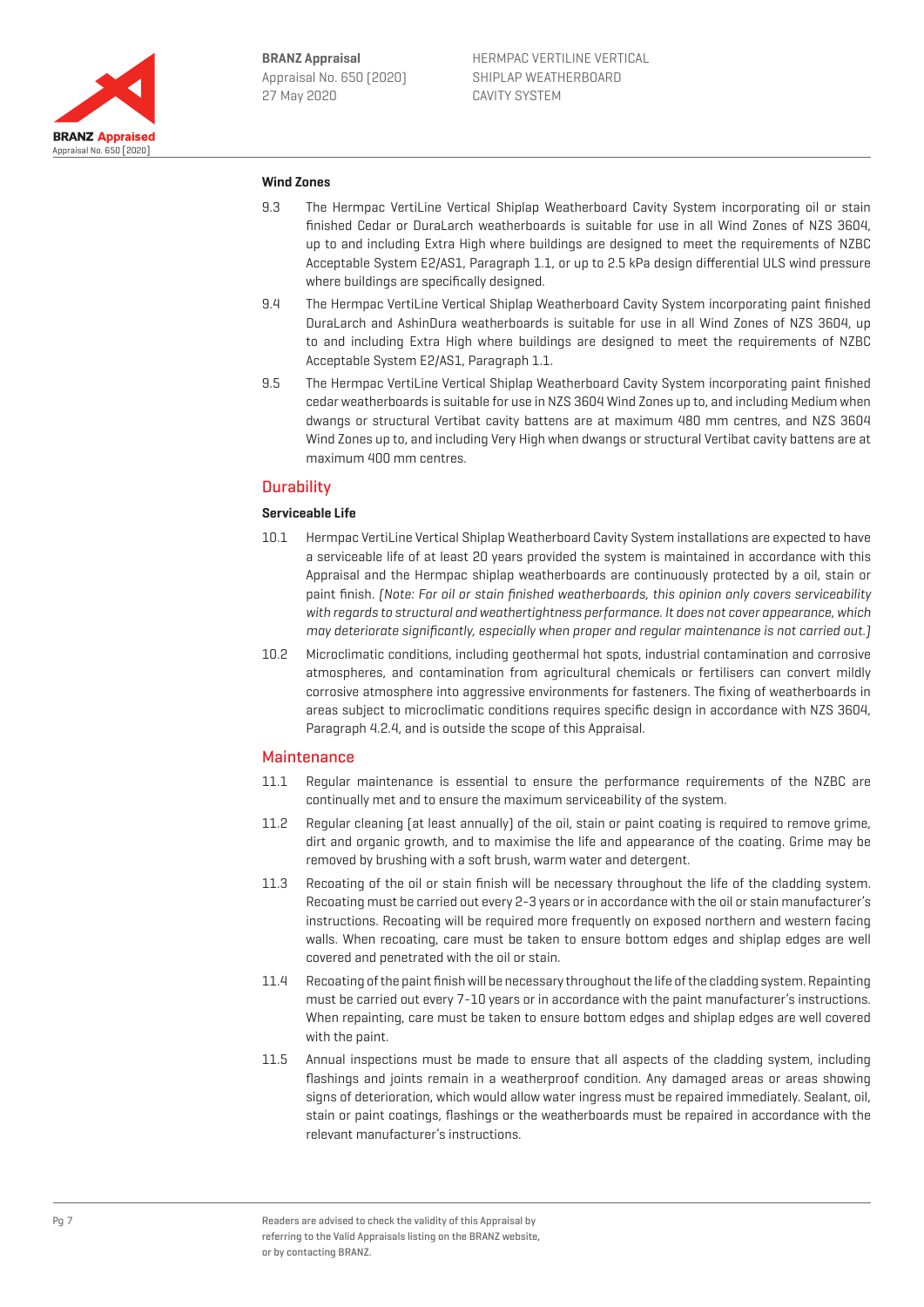

11.6 Minimum ground clearances as set out in this Appraisal and the Technical Literature must be maintained at all times during the life of the system. (Note: Failure to adhere to the minimum ground clearances given in this Appraisal and the Technical Literature will adversely affect the long term durability of the Hermpac VertiLine Vertical Shiplap Weatherboard Cavity System.)

## Control of External Fire Spread

#### **Vertical Fire Spread**

12.1 This Appraisal only covers buildings 10 m or less in height. NZBC Functional Requirement C3.2 identifies that external vertical fire spread to upper floors only needs be considered for buildings with a building height greater than 10 m. Control of external vertical fire spread is therefore outside the scope of this Appraisal.

### **Horizontal Fire Spread**

- 12.2 The Hermpac VertiLine Vertical Shiplap Weatherboard Cavity System has not been assessed for a peak heat release or total heat released rating and therefore cannot be used within 1 m of the relevant boundary or Risk Group SI Buildings.
- 12.3 Refer to NZBC Acceptable Solutions C/AS1 and C/AS2 and Verification Method C/VM2 for fire resistance rating and control of external fire spread requirements for external walls.

## Prevention of Fire Occurring

13.1 Separation or protection must be provided to the Hermpac VertiLine Vertical Shiplap Weatherboard Cavity System from heat sources such as fire places, heating appliances, flues and chimneys. Part 7 of NZBC Acceptable Solutions C/AS1 and C/AS2, and NZBC Verification Method C/VM1 provide methods for separation and protection of combustible materials from heat sources.

## External Moisture

- 14.1 The Hermpac VertiLine Vertical Shiplap Weatherboard Cavity System, when installed in accordance with this Appraisal and the Technical Literature, will prevent the penetration of moisture that could cause undue dampness or damage to building elements.
- 14.2 The cavity must be sealed off from the roof and sub-floor space to meet code compliance with NZBC Clause E2.3.5.
- 14.3 The Hermpac VertiLine Vertical Shiplap Weatherboard Cavity System allows excess moisture present at the completion of construction to be dissipated without permanent damage to building elements to meet code compliance with NZBC Clause E2.3.6.
- 14.4 The details given in the Technical Literature for weather sealing are based on the principle of having a first and second line of defence against moisture entry for all joints, penetrations and junctions. The ingress of moisture must be excluded by detailing joinery and wall interfaces as shown in the Technical Literature. Weathertightness details that are developed by the designer are outside the scope of this Appraisal, and are the responsibility of the designer for compliance with the NZBC.
- 14.5 The Hermpac VertiLine Vertical Shiplap Weatherboard Cavity System, where there is a designed cavity drainage path for moisture that penetrates the cladding, does not reduce the requirements for junctions, penetrations, etc. to remain weather resistant.

## Internal Moisture

15.1 Buildings must be constructed with an adequate combination of thermal resistance and ventilation, and space temperature must be provided to all habitable spaces, bathrooms, laundries and other spaces where moisture may be generated or may accumulate.

#### **Water Vapour**

15.2 The Hermpac VertiLine Vertical Shiplap Weatherboard Cavity System is not a barrier to the passage of water vapour, and when installed in accordance with this Appraisal will not create a risk of moisture damage resulting from condensation.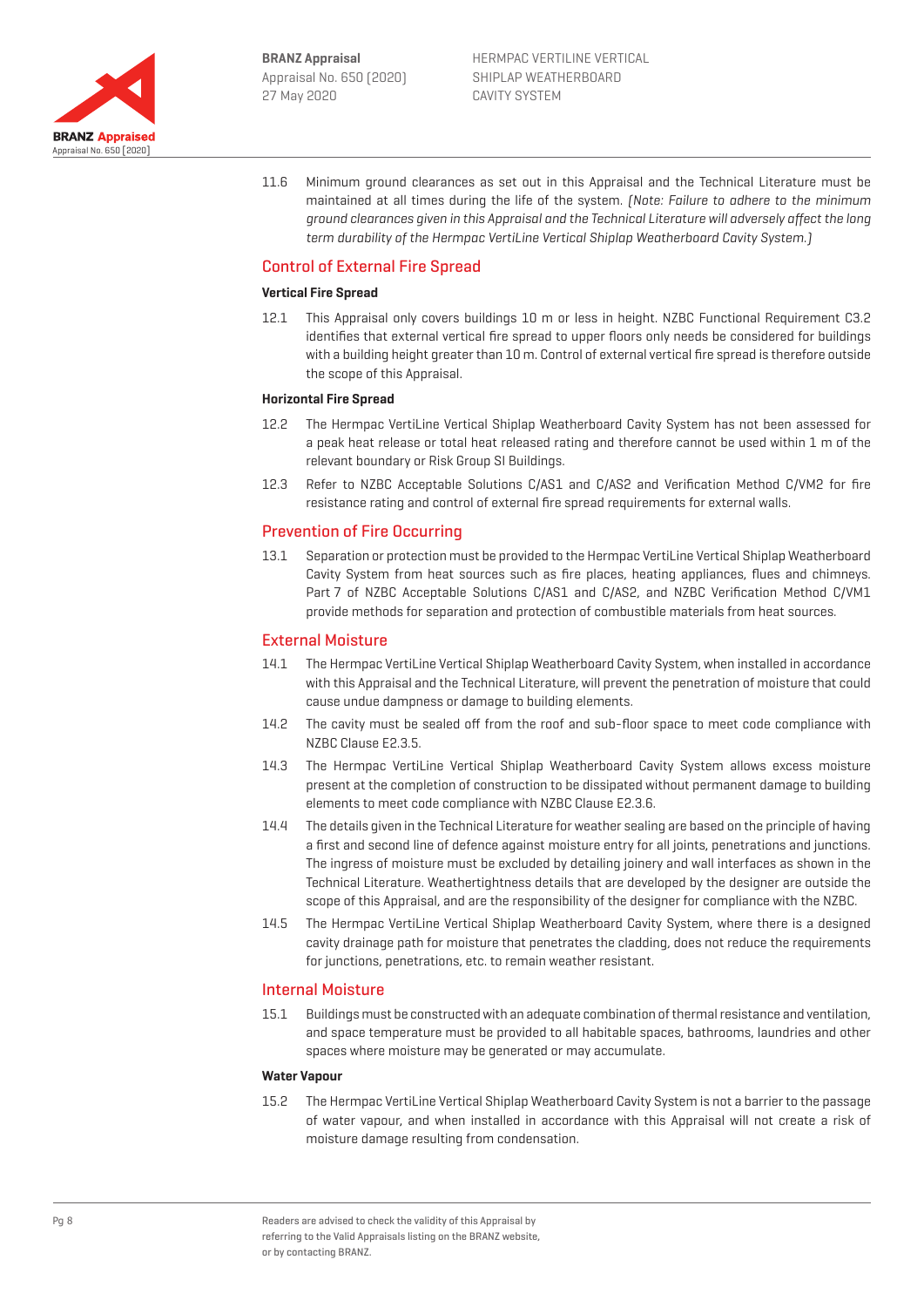

HERMPAC VERTILINE VERTICAL SHIPLAP WEATHERBOARD CAVITY SYSTEM

# Installation Information

## Installation Skill Level Requirements

16.1 All design and building work must be carried out in accordance with the Hermpac VertiLine Vertical Shiplap Weatherboard Cavity System Technical Literature and this Appraisal by competent and experienced tradespersons conversant with the Hermpac VertiLine Vertical Shiplap Weatherboard Cavity System. Where the work involves Restricted Building Work (RBW) this must be completed by, or under the supervision of, a Licensed Building Practitioner (LBP) with the relevant License class.

## Hermpac VertiLine Vertical Shiplap Weatherboard Cavity System Installation

#### **Wall Underlay and Flexible Sill and Jamb Tape Installation**

17.1 The selected wall underlay and flexible sill and jamb tape system must be installed by the building contractor in accordance with the underlay and tape manufacturer's instructions prior to the installation of the cavity battens and the rest of the Hermpac VertiLine Vertical Shiplap Weatherboard Cavity System. Flexible wall underlay must be installed horizontally and be continuous around corners. Underlay must be lapped 75 mm minimum at horizontal joints and 150 mm minimum over studs at vertical joints. Generic rigid wall underlay materials must be installed in accordance with NZBC Acceptable Solution E2/AS1 and be overlaid with a flexible wall underlay. Proprietary systems must be installed in accordance with the manufacturer's instructions. Particular attention must be paid to the installation of the wall underlay and sill and jamb tapes around window and door openings to ensure a continuous seal is achieved and all exposed wall framing in the opening is protected.

## **Vertibat Cavity Batten Installation (to Dwangs)**

17.2 Vertibat cavity battens must be installed horizontally over the wall underlay to the wall framing (dwangs) at maximum 480 mm centres. (Refer to Paragraph 9.5 for the maximum dwang spacings for paint finished cedar weatherboards.) The battens must be installed with the top edge sloping away from the wall underlay towards the back of the weatherboards. The cavity battens must be fixed in place with 40 x 2.5 mm flat head hot-dipped galvanised nails or 50 x 2.87 mm hot-dipped galvanised gun nails (for 20 mm thick battens), or 60 x 2.8 mm flat head hot-dipped galvanised nails or 60 x 2.87 mm hot-dipped galvanised gun nails (for 40 mm thick battens) to temporarily fix the battens in place prior to installation of the cladding. (Note: stainless steel finishing brads or nails can also be used.)

## **Vertibat Cavity Batten Installation (to Studs)**

17.3 40 or 45 mm thick Vertibat cavity battens must be installed horizontally over the wall underlay to the wall framing (studs) at maximum 480 mm centres. (Refer to Paragraph 9.5 for the maximum Vertibat cavity batten spacings for paint finished cedar weatherboards.) The battens must be installed with the top edge sloping away from the wall underlay towards the back of the weatherboards. The cavity battens must be fixed in place with one 12 gauge x 65 mm long Grade 304 or 316 stainless steel screw at each stud crossing (maximum 600 mm centres) for 40 mm thick battens or one 12 gauge x 75 mm long Grade 304 or 316 stainless steel screw at each stud crossing for 45 mm thick battens.

#### **Cavibat Cavity Batten Installation**

17.4 The Cavibat cavity battens must be installed horizontally over the wall underlay to the wall framing (dwangs) at maximum 480 mm centres. (Refer to Paragraph 9.5 for the maximum Vertibat cavity batten spacings for paint finished cedar weatherboards.) The cavity battens must be fixed in place with 40 x 2.5 mm hot-dip galvanised flat head nails or galvanised or stainless steel finishing brads at 400 mm centres. Refer to BRANZ Appraisal Number 524 (2012) for further information.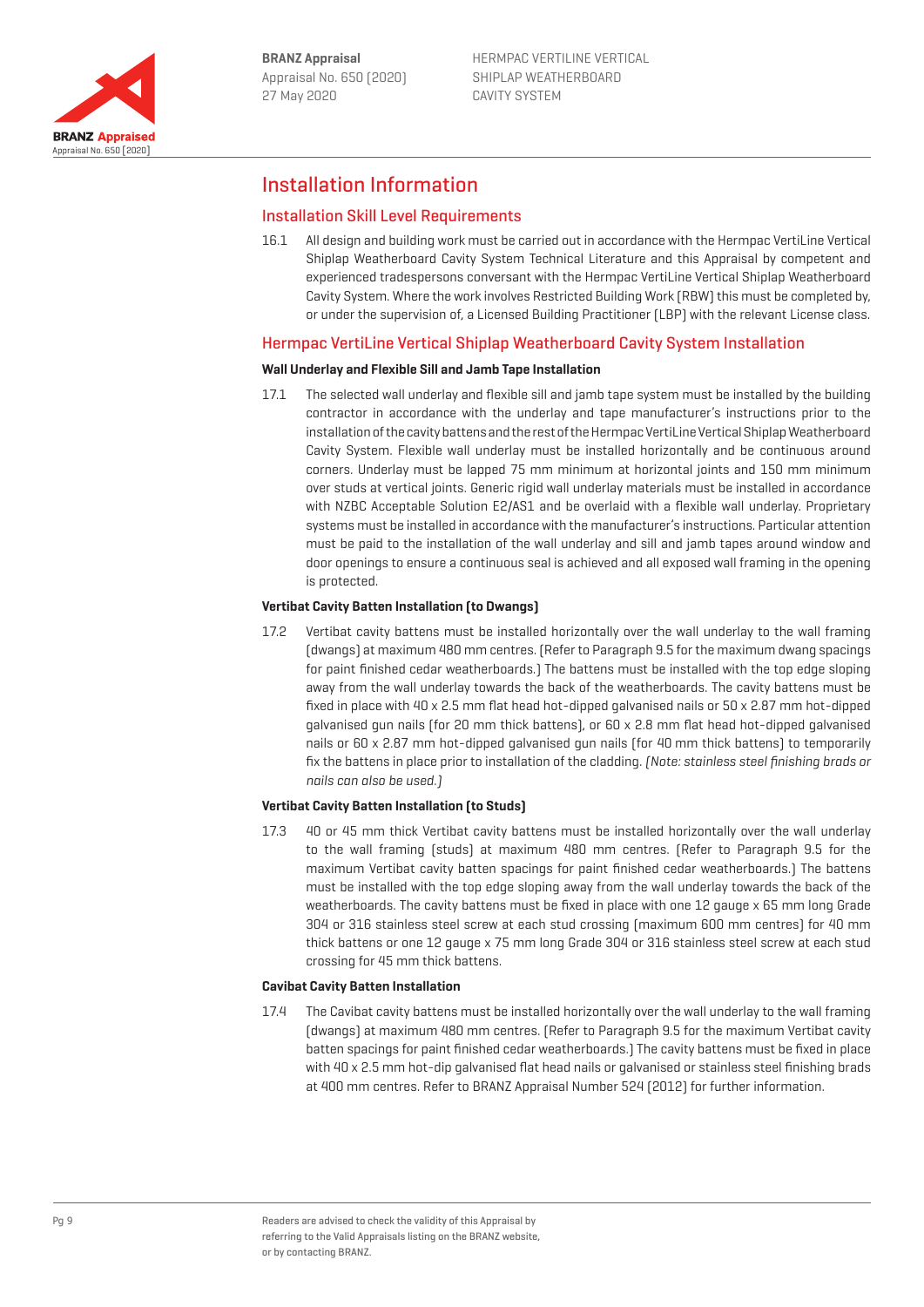

### **Hermpac VertiLine Vertical Shiplap Weatherboard Cavity System Installation**

- 17.5 Hermpac shiplap weatherboards may be cut on site by power or hand saw. Holes and cut-outs may be formed by using a hole saw.
- 17.6 Hermpac shiplap weatherboards must be dry prior to installation.
- 17.7 Before oil or stain finished Hermpac shiplap weatherboards are installed, the back, face and edges must be sealed with an exterior grade oil or oil-based penetrating stain. During installation, cut ends must be sealed with an exterior grade oil or oil-based penetrating stain.
- 17.8 Before paint finished Hermpac shiplap weatherboards are installed, the back, face and edges must be primed with an exterior grade primer. During the installation of paint finished Hermpac shiplap weatherboards, cut ends must be sealed with two coats of an exterior grade alkyd timber primer.
- 17.9 Before the weatherboards are installed, the corner detail must be prepared to suit the selected option, e.g. external box corner, external corner moulding etc. The necessary flashings must be installed before commencing weatherboard fixing and the cavity closure must be installed continuously around the bottom of the cavity.
- 17.10 Hermpac shiplap weatherboards must be installed starting at the corner of the wall section being clad. The first weatherboard must be installed plumb to assist with the installation of subsequent weatherboards. The weatherboards must overhang the bottom plate by a minimum of 50 mm. The weatherboards should be installed with the lap facing away from the prevailing winds.
- 17.11 Immediately prior to installing the weatherboards over the internal and external corner flashings, a continuous bead of sealant must be applied to the face of the flashing along the fixing line.
- 17.12 Hermpac shiplap weatherboards must be overlapped a minimum of 25 mm with an expansion gap of 2 mm at the overlap. In NZS 3604 Wind Zones up to and including Very High, it is recommended that the top of the weatherboard lap is restrained using the Hermpac clinch nail at every cavity batten. Hermpac clinch nails must be used to restrain the top of the weatherboard lap in the Extra High Wind Zone and specific design wind pressures up to a maximum design differential ULS of 2.5 kPa.
- 17.13 Hermpac shiplap weatherboards must be pre-drilled with a hole slightly smaller than that of the nail. Fix each weatherboard with one nail per board at every cavity batten. Fixing of oil or stain finished weatherboards must be carried out using silicon bronze or Grade 304 or 316 stainless steel annular grooved Hermpac Crown Head, Rose Head or Flat Head nails. Fixing of paint finished weatherboards must be carried out using Grade 316 stainless steel annular grooved jolt head nails. The nail shank must be minimum 3.15 mm diameter (2.8 mm diameter for oil or stain finished weatherboards fixed to 40 or 45 mm Vertibat battens fixed to studs only). The nail length must allow minimum 30 mm penetration (for DuraLarch and AshinDura) or 35 mm penetration (for Cedar) of the wall frame for Vertibat and Cavibat battens fixed to dwangs. The nail length must allow minimum 30 mm penetration (for DuraLarch and AshinDura) or 35 mm penetration (for Cedar) of the batten for 40 or 45 mm thick Vertibat battens fixed to studs only. The fixing must be located 30-35 mm in from the weatherboard lap and a minimum of 32 mm from the end of the board. and Crown Head, Rose Head or Flat Head nails must finish flush onto the surface of the weatherboard, not into or below the surface. The nail must be installed with a slight upslope to reduce capillary draw. Jolt head nails must be punched a maximum of 2 mm beneath the surface of the board.
- 17.14 Fix weatherboards in full lengths where possible. Where joints are unavoidable, scarf the weatherboard at 30° over a cavity batten and fix with one fixing through the overlapping board.

#### **Aluminium Joinery Installation**

17.15 Aluminium joinery and associated head flashings must be installed by the building contractor in accordance with the Technical Literature. A 7.5-10 mm nominal gap must be left between the joinery reveal and the wall framing so a PEF rod and air seal can be installed after the joinery has been secured in place.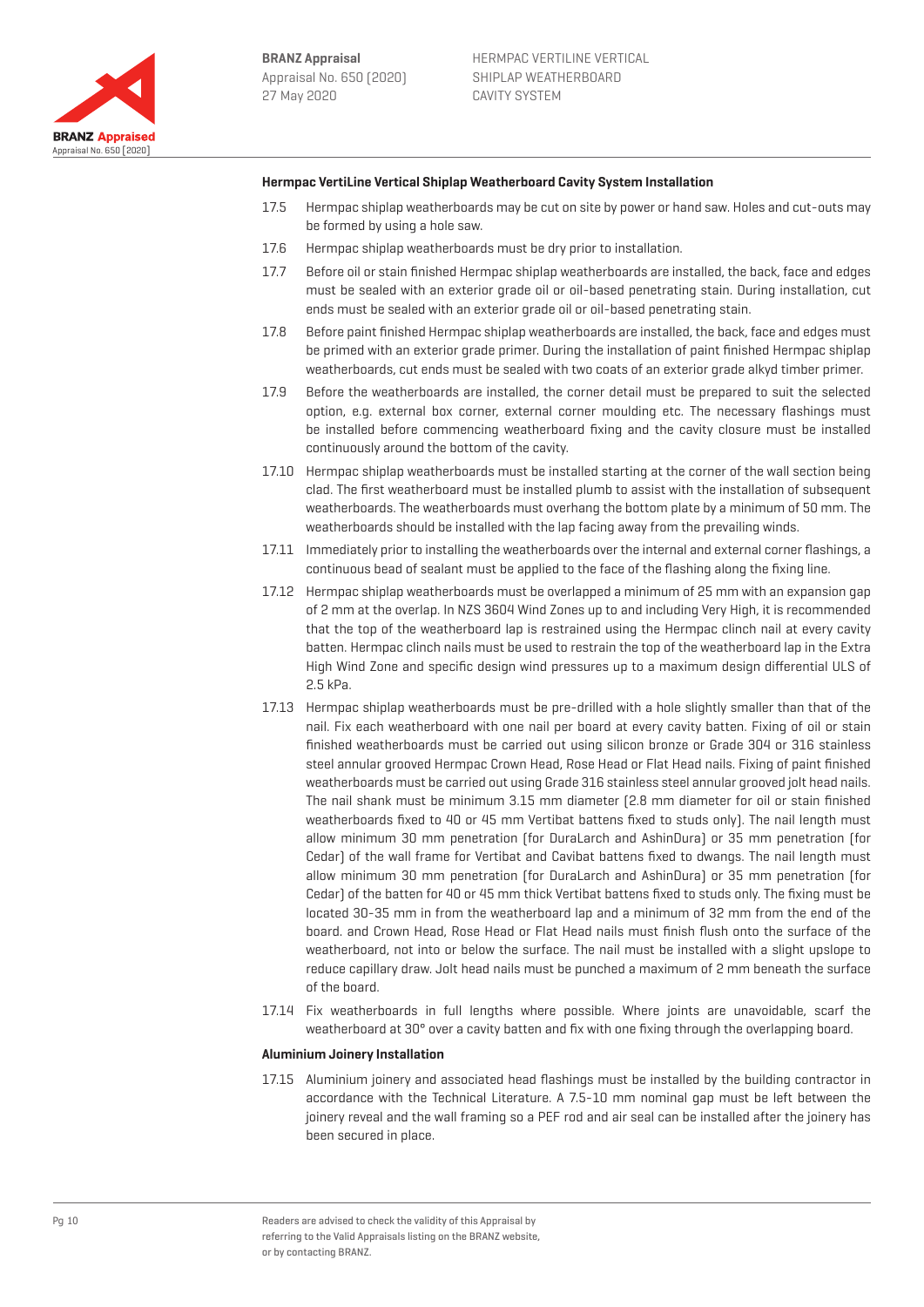

## **Finishing**

- 17.16 The coating manufacturer's instructions must be followed at all times for application of the oil or stain finish.
- 17.17 To prevent swelling of the weatherboard around punched fixings, the fixing must be filled immediately, or alternatively the weatherboard and the head of the fixing must be primed with a premium alkyd timber primer.
- 17.18 The paint coating manufacturer's instructions must be followed at all times for the application of the paint finish. Hermpac shiplap weatherboards must be painted as soon as practicable following fixing and must be clean and dry before commencing. If the Hermpac shiplap weatherboards are exposed to the weather for more than 2 months they must be reprimed with one coat of primer prior to the application of the finishing coats. Allow the recommended drying time between coats and follow the temperature limitations for application.

### **Inspection**

17.19 The Technical Literature must be referred to during the inspection of VertiLine Cavity System installations.

## Health and Safety

- 18.1 Cutting of Hermpac shiplap weatherboards must be carried out in well ventilated areas and dust masks, eye and hearing protection must be worn.
- 18.2 Safe use and handling procedures for the components that make up the Hermpac VertiLine Vertical Shiplap Weatherboard Cavity System are provided in the relevant manufacturer's Technical Literature.

# Basis of Appraisal

The following is a summary of the technical investigations carried out:

## **Tests**

- 19.1 The following testing has been completed by BRANZ:
	- ¬ BRANZ expert opinion on NZBC E2 code compliance for the Hermpac VertiLine Vertical Shiplap Weatherboard Cavity System is based on testing and evaluation of all details within the scope and as stated within this Appraisal. The Hermpac VertiLine Vertical Shiplap Weatherboard Cavity System was tested to NZBC E2/VM1. The testing assessed the performance of the Vertibat and Cavibat cavity battens, foundation detail, window head, jamb and sill details, meter box head, jamb and sill details, vertical joints, internal and external corners and balustrade to wall junction. In addition to the weathertightness test, the details contained within the Technical Literature have been reviewed, and an opinion has been given by BRANZ technical experts that the system will meet the performance levels of NZBC Acceptable Solution E2/AS1 for cavitybased weatherboard claddings.
	- ¬ Fastener pull through testing. BRANZ determined design wind suction pressures, and by comparing these pressures with AS/NZS 1170 pressure coefficients, the fixing requirements were determined for timber framed walls.

## Other Investigations

- 20.1 Structural and durability opinions have been provided by BRANZ technical experts.
- 20.2 The performance of timber weatherboard wall cladding products in New Zealand has been considered, including the structural and durability performance, and non-hazardous nature.
- 20.3 Site inspections have been carried out by BRANZ to assess the practicability of installation.
- 20.4 The Technical Literature for the Hermpac VertiLine Vertical Shiplap Weatherboard Cavity System has been examined by BRANZ and found to be satisfactory.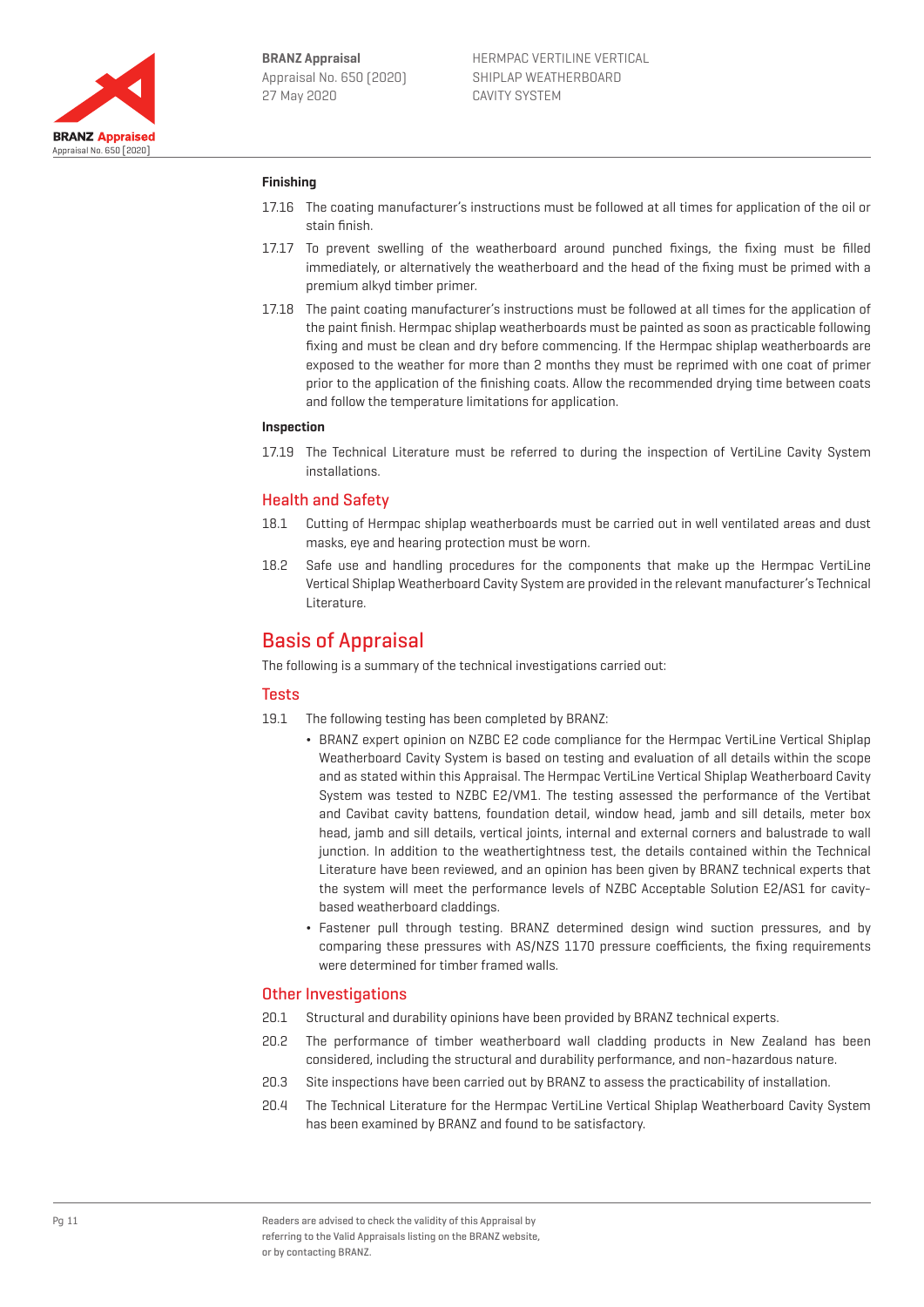

## **Ouality**

- 21.1 The manufacture of Hermpac shiplap weatherboards has been examined by BRANZ, including methods adopted for quality control. Details regarding the quality and composition of the materials used were obtained by BRANZ and found to be satisfactory.
- 21.2 The quality of materials, components and accessories supplied by Hermpac is the responsibility of Hermpac.
- 21.3 Quality of installation on site of components and accessories supplied by Hermpac and the building contractor is the responsibility of the installer.
- 21.4 Designers are responsible for the building design, and building contractors are responsible for the quality of installation of framing systems and joinery, wall underlays, flashing tapes, air seals, cavity battens and the Hermpac VertiLine Vertical Shiplap Weatherboard Cavity System in accordance with the instructions of Hermpac.
- 21.5 Building owners are responsible for the maintenance of the Hermpac VertiLine Vertical Shiplap Weatherboard Cavity System in accordance with the instructions of Hermpac.

## Sources of Information

- ¬ AS/NZS 1170: 2002 Structural design actions.
- ¬ AS/NZS 4534: 2006 Zinc and zinc/aluminium-alloy coatings on steel wire.
- ¬ BRANZ Bulletin Number 411, April 2001, Recommended Timber Cladding Profiles.
- ¬ NZS 3602: 2003 Timber and wood-based products for use in building.
- ¬ NZS 3603: 1993 Timber structures standard.
- ¬ NZS 3604: 2011 Timber-framed buildings.
- ¬ NZS 3617: 1979 Specification for profiles of weatherboards, fascia boards and flooring.
- ¬ NZS 4211: 2008 Specification for performance of windows.
- ¬ Ministry of Business, Innovation and Employment Record of amendments Acceptable Solutions, Verification Methods and handbooks.
- ¬ The Building Regulations 1992.